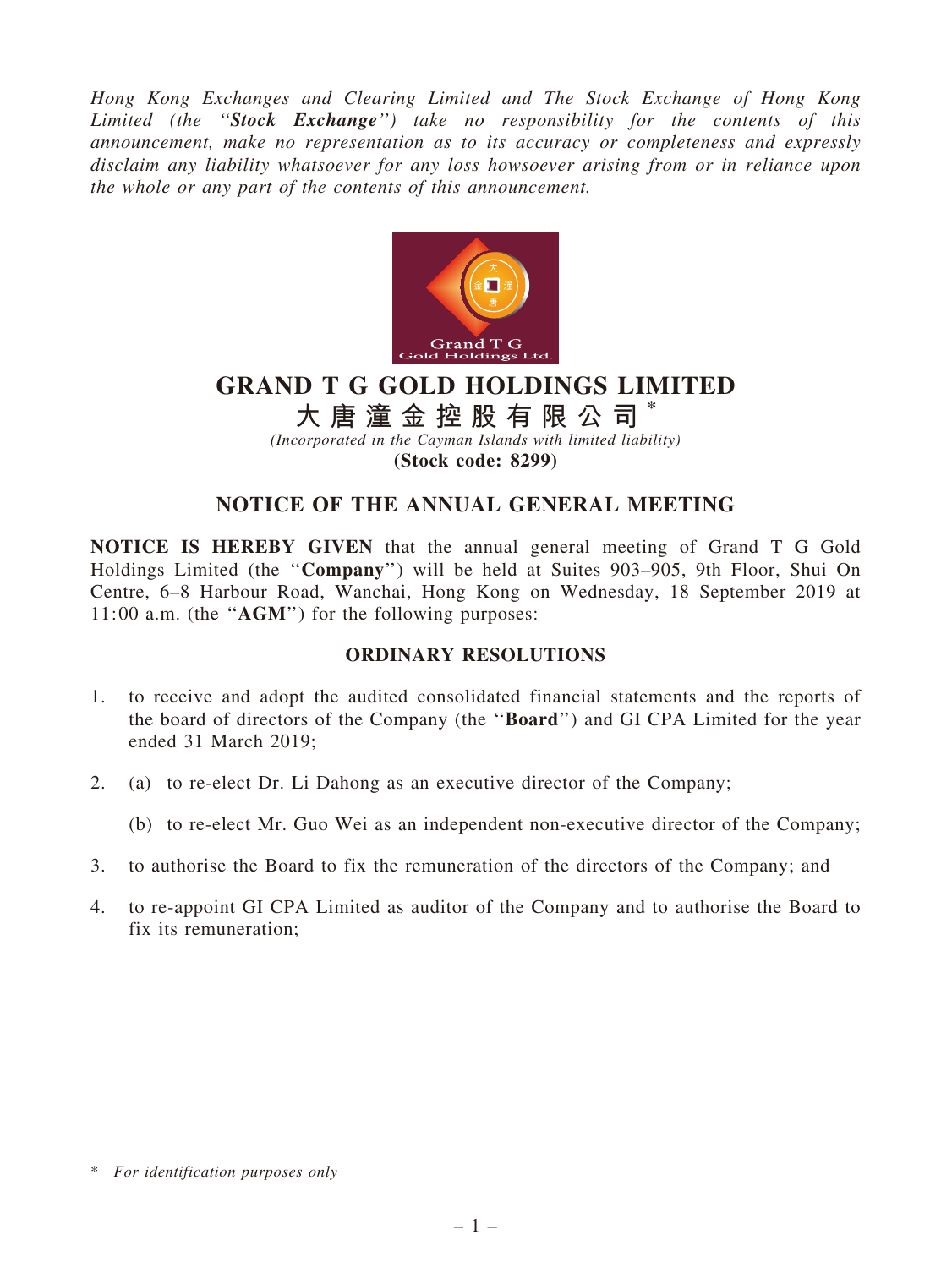As special business, to consider and, if thought fit, pass with or without amendments, the following resolutions as ordinary resolutions:

### 5. ''THAT

- (a) subject to paragraph (c) below, the exercise by the directors of the Company during the Relevant Period (as hereinafter defined) of all the powers of the Company to allot, issue and otherwise deal with additional shares or securities convertible into shares, options, warrants or similar rights to subscribe for any shares, and to make or grant offers, agreements and options which might require the exercise of such power be and is hereby generally and unconditionally approved;
- (b) the approval in paragraph (a) above shall authorise the directors of the Company during the Relevant Period to make or grant offers, agreements and options which might require the exercise of such powers after the end of the Relevant Period;
- (c) the aggregate number of shares of the Company allotted and issued or agreed conditionally or unconditionally to be allotted (whether pursuant to options or otherwise) by the directors of the Company pursuant to the approval in paragraph (a) above, otherwise than pursuant to
	- (i) a Rights Issue (as hereinafter defined); or
	- (ii) the exercise of options under any share option scheme or similar arrangement for the time being adopted for the grant or issue to officers and/or employees of the Company and/or any of its subsidiaries of shares of the Company or right to acquire shares of the Company; or
	- (iii) any scrip dividend or similar arrangements providing for the allotment of shares of the Company in lieu of the whole or part of a dividend on shares of the Company in accordance with the articles of association of the Company in force from time to time; or
	- (iv) any issue of shares of the Company upon the exercise of rights of subscription or conversion under the terms of any warrants of the Company or any securities which are convertible into shares of the Company,

shall not exceed 20% of total number of the issued shares of the Company on the date of the passing of this resolution and the said approval shall be limited accordingly;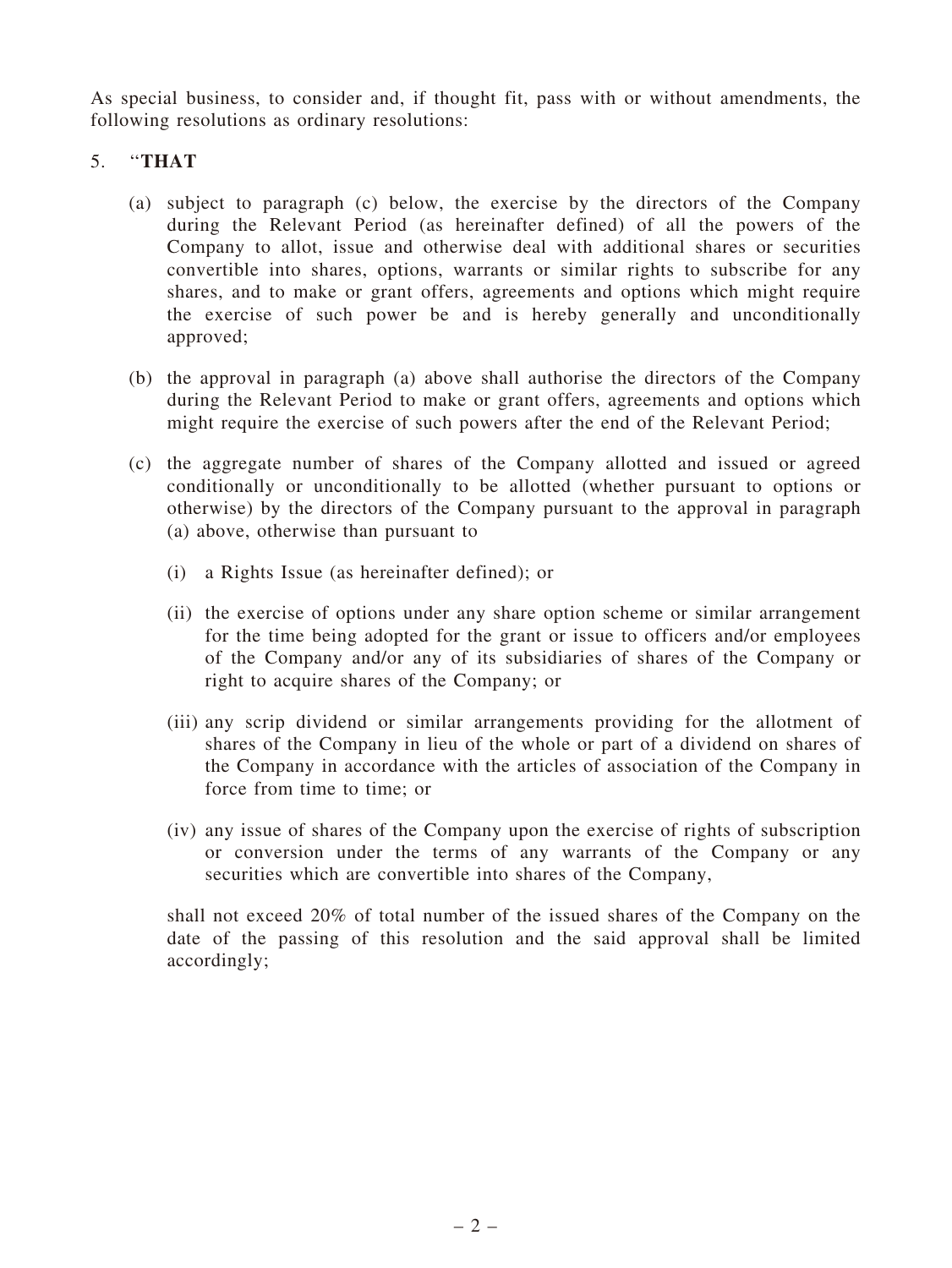- (d) for the purpose of this resolution, ''Relevant Period'' means the period from the date of the passing of this resolution until whichever is the earliest of:
	- (i) the conclusion of the next annual general meeting of the Company;
	- (ii) the expiration of the period within which the next annual general meeting of the Company is required by the articles of association of the Company or any applicable law of the Cayman Islands to be held; and
	- (iii) the passing of an ordinary resolution by the shareholders of the Company in general meeting revoking or varying the authority given to the directors of the Company by this resolution;

"Rights Issue" means an offer of shares of the Company, or offer or issue of warrants, options or other securities giving rights to subscribe for shares open for a period fixed by the directors of the Company to holders of shares of the Company on the register on a fixed record date in proportion to their then holdings of such shares (subject to such exclusion or other arrangements as the directors of the Company may deem necessary or expedient in relation to fractional entitlements, or having regard to any restrictions or obligations under the laws of, or the requirements of, or the expense or delay which may be involved in determining the existence or extent of any restrictions or obligations under the laws of, or the requirements of, any jurisdiction outside Hong Kong or any recognised regulatory body or any stock exchange outside Hong Kong).''

#### 6. ''THAT

- (a) subject to paragraph (b) below, the exercise by the directors of the Company during the Relevant Period (as hereinafter defined) of all powers of the Company to repurchase shares of the Company on the GEM of The Stock Exchange of Hong Kong Limited (the ''Stock Exchange'') or any other stock exchange on which the shares of the Company may be listed and recognised by the Securities and Futures Commission and the Stock Exchange for such purpose, subject to and in accordance with the rules and regulations of the Securities and Futures Commission, the Stock Exchange, the Companies Law (as revised) of the Cayman Islands and all other applicable laws in this regard, be and the same is hereby generally and unconditionally approved;
- (b) the aggregate number of shares of the Company which may be repurchased pursuant to the approval in paragraph (a) above shall not exceed 10% of total number of the issued shares of the Company as at the date of the passing of this resolution and the authority pursuant to paragraph (a) shall be limited accordingly;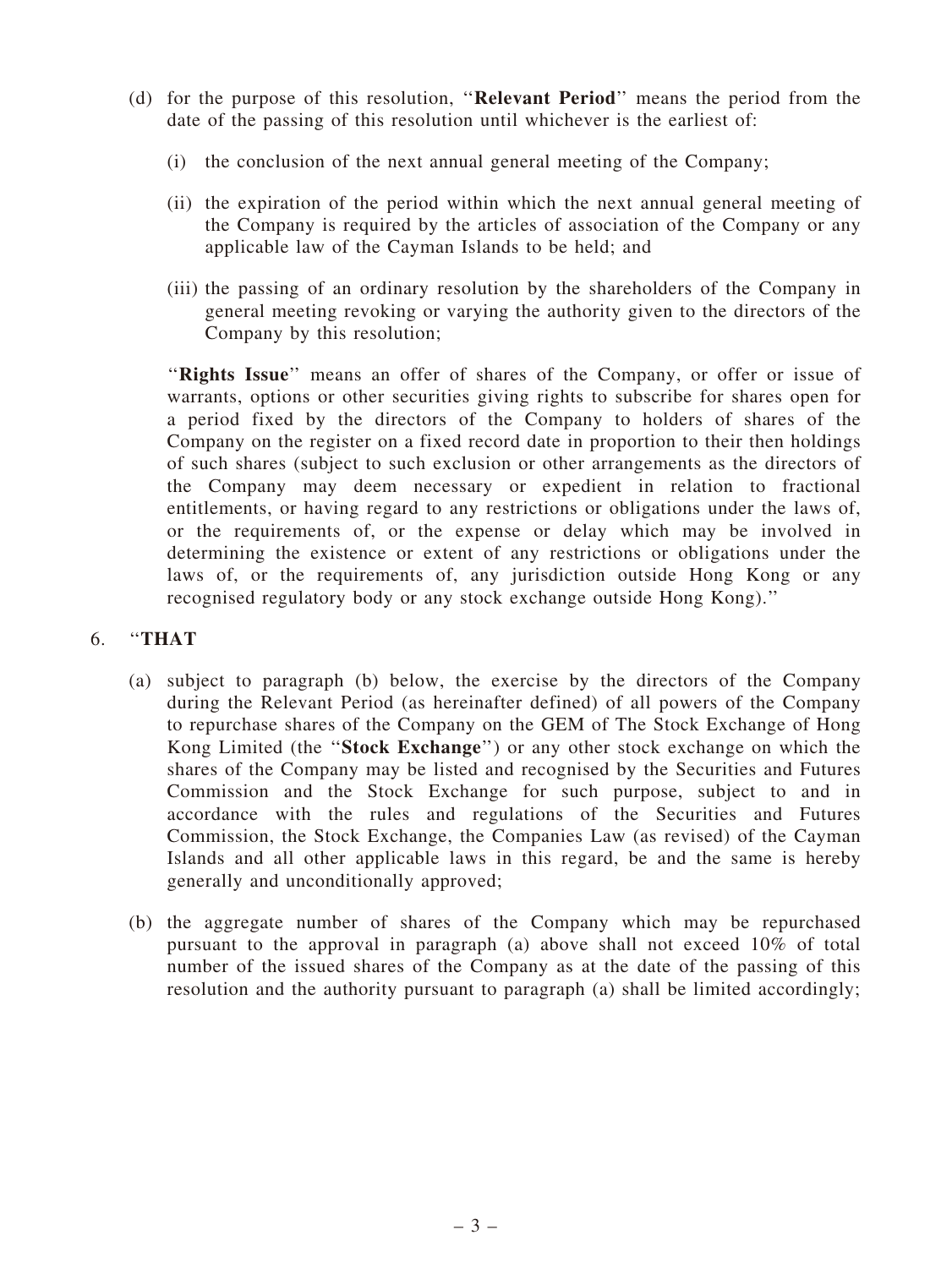- (c) for the purposes of this resolution, ''Relevant Period'' means the period from the date of the passing of this resolution until whichever is the earliest of:
	- (i) the conclusion of the next annual general meeting of the Company;
	- (ii) the expiration of the period within which the next annual general meeting of the Company is required by the articles of association of the Company or any applicable law of the Cayman Islands to be held; and
	- (iii) the passing of an ordinary resolution by the shareholders of the Company in general meeting revoking or varying the authority given to the directors of the Company by this resolution.''
- 7. ''THAT conditional upon resolutions nos. 5 and 6 above being passed, the general mandate granted to the directors of the Company to exercise the powers of the Company to allot, issue and otherwise deal with shares of the Company pursuant to resolution no. 5 above be and is hereby extended by the addition to the aggregate number of the shares of the Company which may be allotted by the directors of the Company pursuant to such general mandate an amount representing the aggregate number of the shares of the Company repurchased by the Company under the authority granted pursuant to resolution no. 6 above, provided that such amount shall not exceed 10% of total number of the issued shares of the Company at the date of passing of this resolution.''

Yours faithfully, By order of the Board Grand T G Gold Holdings Limited Li Dahong Chairman

Hong Kong, 14 August 2019

Registered office: Cricket Square Hutchins Drive PO Box 268 Grand Cayman KY1-1111 Cayman Islands

Head office and principal place of business in Hong Kong: Room A–B, 8th Floor Centre Mark II 305–313 Queen's Road Central Sheung Wan, Hong Kong